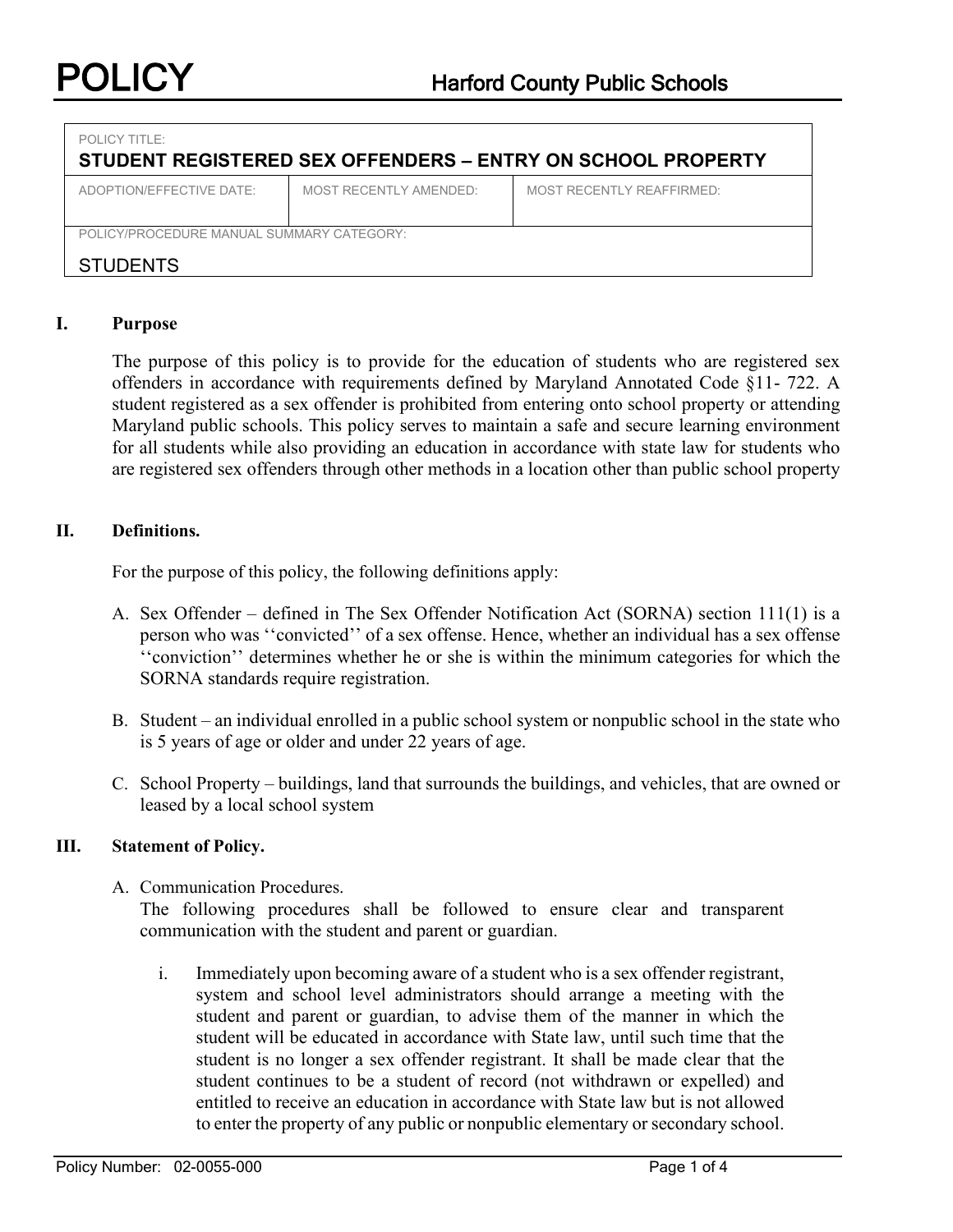The parent or guardian shall be provided with a primary contact person within the system who should make initial contact with the family and facilitate all future communications.

- ii. Students who have a 504 Plan or Individualized Education Program (IEP) must continue to receive the services and instructional modifications established through the 504 Plan or the IEP. An appropriate team meeting must be expedited to determine any required revisions to the 504 Plan or IEP are made to ensure the student's educational needs are met and the student continues to receive a Free and Appropriate Public Education (FAPE). The change in educational placement must be properly determined and the local school system must still ensure a student receives FAPE within the new learning environment.
- B. Pathways to Meeting Graduation Requirements. Students who are sex offender registrants shall be afforded the opportunity to meet all

graduation requirements, including required assessments and student learning, within the same timeframe as other students. The following pathways may be used to meet graduation requirements, and school-based teams are encouraged to develop or refine additional pathways to graduation consistent with the school system's policies and procedures.

- i. Home and Hospital Teaching Program A student who is a sex offender registrant and who meets the criteria for the Home and Hospital Teaching Program as provided in Code of Maryland Regulation 13A.03.05.03 may be educated following the Home and Hospital Teaching Program regulation as prescribed, and within the boundaries of this legislation.
- ii. Individual Virtual Learning A student who is a sex offender registrant may be educated using an individual virtual learning program accessible to the student within a location other than school property. School and system leaders shall ensure, if assigning this pathway to graduation, that the student has the appropriate resources to successfully access learning including an appropriate electronic device, reliable internet access, necessary software and learning platforms, and access to adults for instructional and technology support, as needed.
- iii. A Regional Institute for Children and Adolescents (RICA) or A Nonpublic Educational Program – A student who is a sex offender registrant may be referred to be educated at RICA or a nonpublic program. The receiving program is given discretion within this legislation to accept or deny a student entry upon receiving knowledge of the student's status as a sex offender registrant. In the instance where a student is not accepted, the board must assign another method by which the student will be educated.
	- a. The student who is a sex offender registrant must notify an agent or employee of the nonpublic educational program of their requirement to register as a sex offender.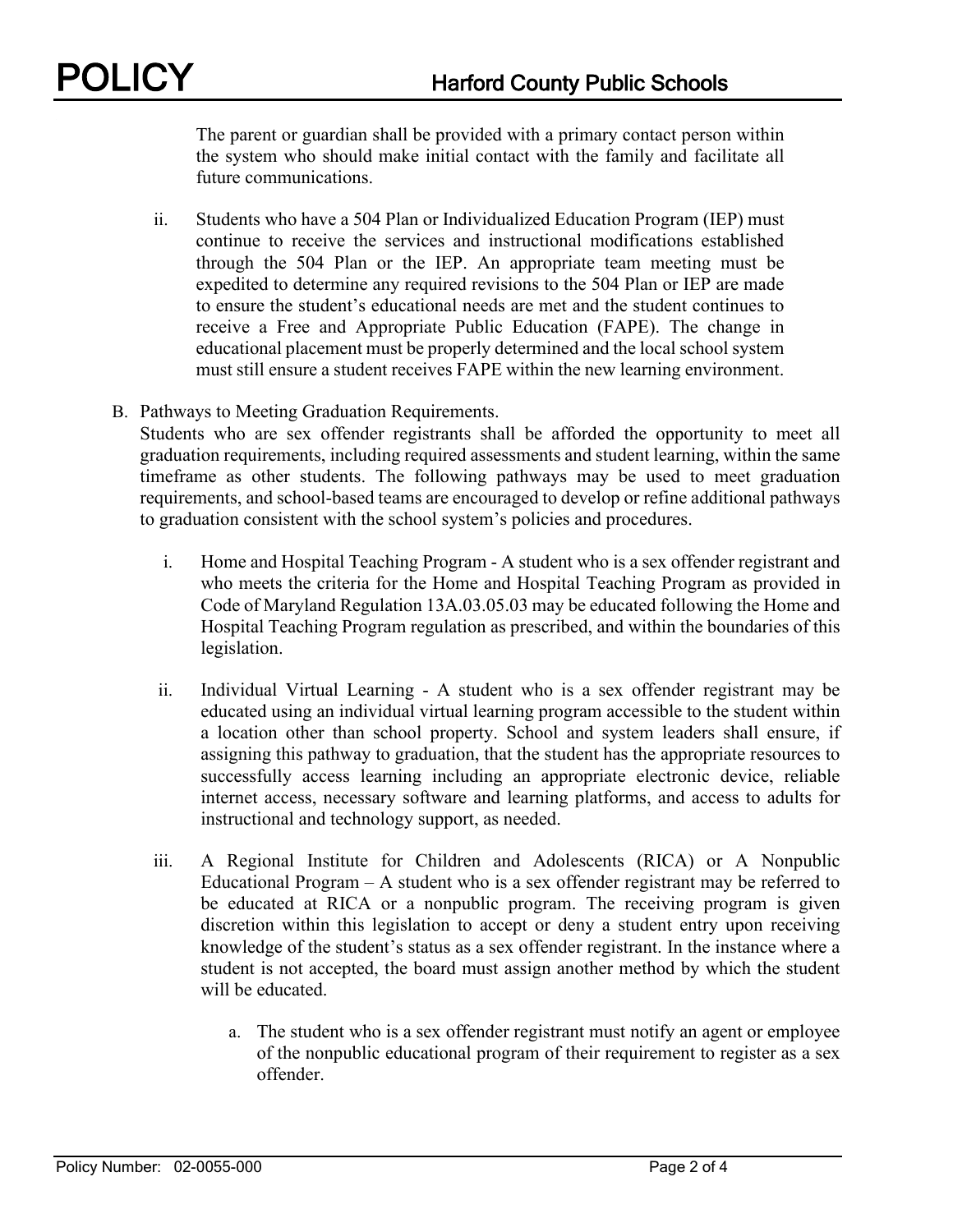- b. The student who is a sex offender registrant is given specific written permission by an agent or employee of the nonpublic educational program to attend the program.
- C. Plan for Transition.

School and system leaders shall be prepared to engage in strategic planning to transition a student back to the public-school environment at such time that a student is no longer a sex offender registrant by considering the following practices:

- i. Plan for increased communication among all stakeholders to develop strategies to:
	- a. prepare the student, involve school staff, and impacted peers as appropriate for the pending return,
	- b. determine appropriate interventions and supports to be implemented upon the students return, and
	- c. monitor progress and make timely adjustments to interventions and supports to ensure the students success.
- ii. Designate individuals to serve on a multi-disciplinary school based therapeutic support team that will facilitate the student's successful return.
- iii. Plan for and implement specific actions to support the student's social reintegration with peers and school staff.
- iv. Use of restorative approaches as a means of recognizing and addressing stakeholder questions and concerns.
- D. Student Records.

The school system shall consult with local legal counsel regarding application of State and Federal student records laws before disclosing student record information regarding students who are subject to Criminal Procedure Article §11-722.

## **Board Approval Acknowledged By:**

\_\_\_\_\_\_\_\_\_\_\_\_\_\_\_\_\_\_\_\_\_\_\_\_\_\_\_\_\_\_\_\_\_\_\_\_\_\_

Sean W. Bulson, Ed.D. Superintendent